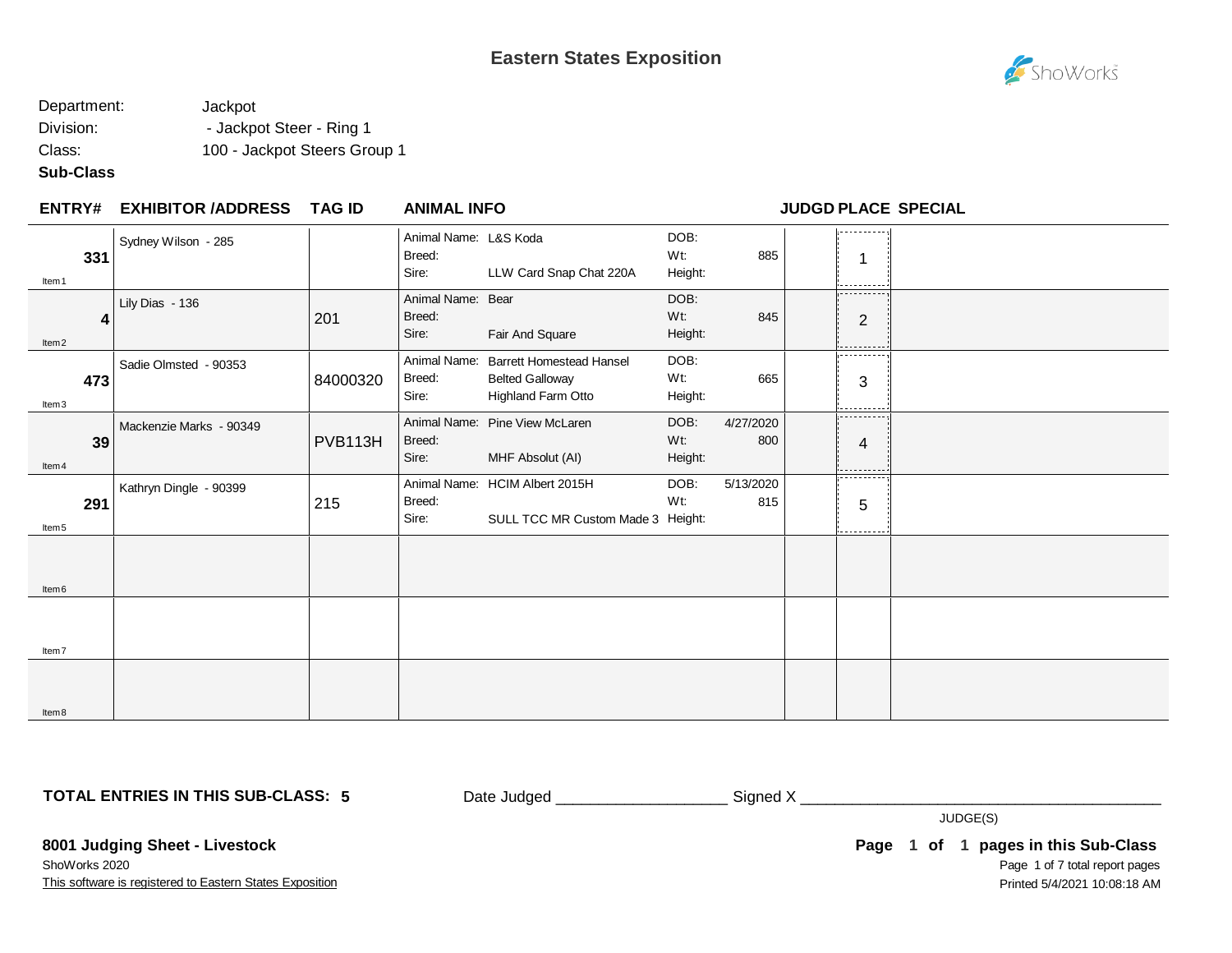

# Department: Jackpot Division: **- Jackpot Steer - Ring 1** Class: 101 - Jackpot Steers Group 2

## **Sub-Class**

### **EXHIBITOR /ADDRESS TAG ID ENTRY# ANIMAL INFO JUDGD PLACE SPECIAL**

| Item 1            | 256 | Isabella Mccarthy - 90388 | 84000321 | Animal Name: JT<br>Breed:<br>Sire:   | <b>NGNG</b> | DOB:<br>Wt:<br>Height: | 950 | . - - - - - - - - - - . 1<br>$\mathbf{1}$<br>. <i>.</i> | 5th Overall Jackpot Steer |
|-------------------|-----|---------------------------|----------|--------------------------------------|-------------|------------------------|-----|---------------------------------------------------------|---------------------------|
| ltem <sub>2</sub> | 107 | Ben Prentice - 90333      | 84000320 | Animal Name: Tank<br>Breed:<br>Sire: | Primo       | DOB:<br>Wt:<br>Height: | 945 | -----------<br>2                                        |                           |
| Item3             |     |                           |          |                                      |             |                        |     | ---------                                               |                           |
| ltem 4            |     |                           |          |                                      |             |                        |     |                                                         |                           |
|                   |     |                           |          |                                      |             |                        |     |                                                         |                           |
| Item 5            |     |                           |          |                                      |             |                        |     |                                                         |                           |
| Item <sub>6</sub> |     |                           |          |                                      |             |                        |     |                                                         |                           |
| Item7<br>ltem 8   |     |                           |          |                                      |             |                        |     |                                                         |                           |

**TOTAL ENTRIES IN THIS SUB-CLASS: 2**

Date Judged \_\_\_\_\_\_\_\_\_\_\_\_\_\_\_\_\_\_\_\_\_\_\_\_\_\_\_ Signed X \_\_\_\_\_\_\_\_\_\_\_\_\_\_\_\_\_\_\_\_\_\_\_\_\_\_\_\_\_\_\_

JUDGE(S)

This software is registered to Eastern States Exposition **8001 Judging Sheet - Livestock** ShoWorks 2020

Page 2 of 7 total report pages **Page 1 of 1 pages in this Sub-Class** Printed 5/4/2021 10:08:18 AM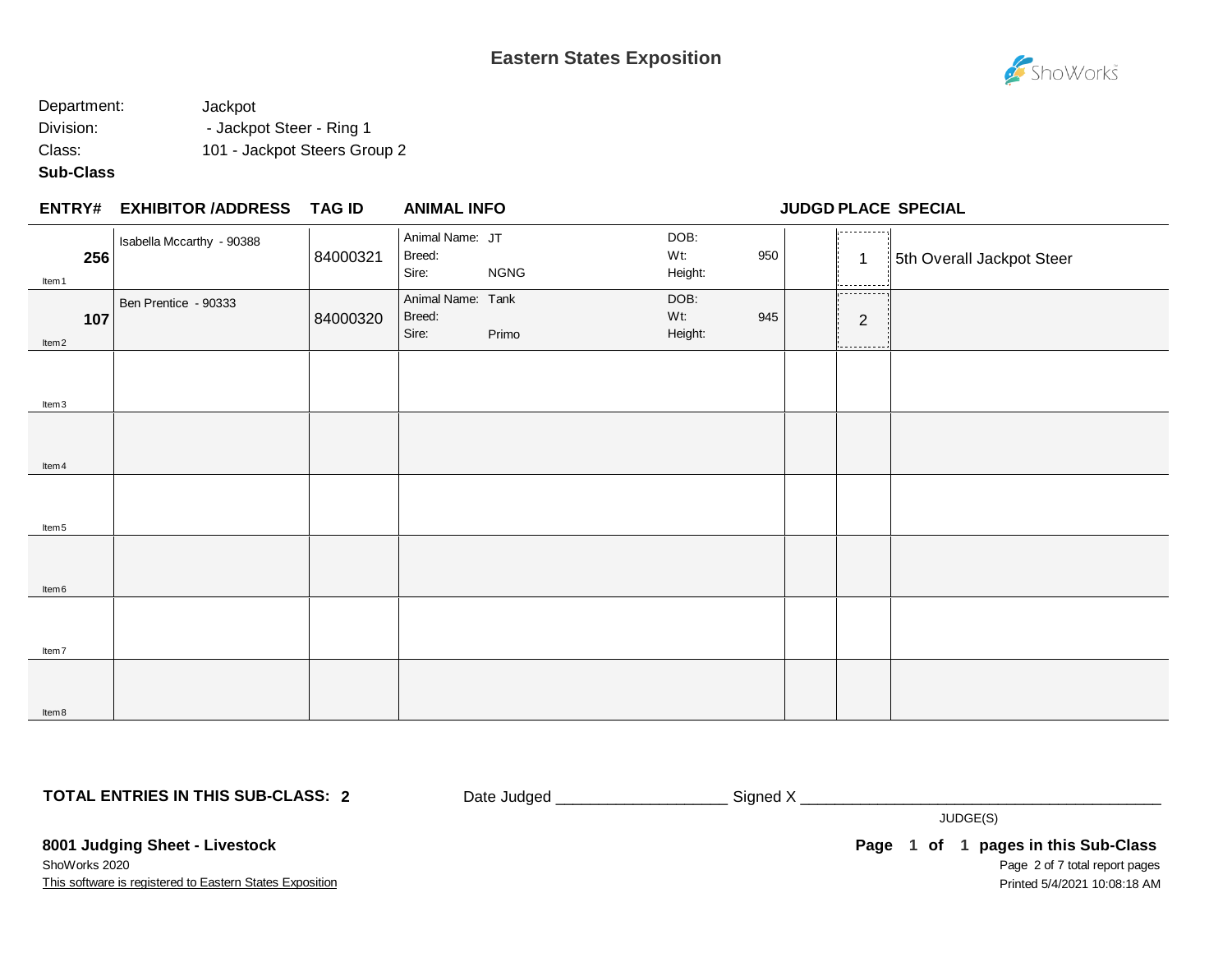

# Department: Jackpot Division: **- Jackpot Steer - Ring 1** Class: 102 - Jackpot Steers Group 3

## **Sub-Class**

|  |  | <b>ENTRY# EXHIBITOR /ADDRESS</b> | TAG ID | <b>ANIMAL INFO</b> |
|--|--|----------------------------------|--------|--------------------|
|--|--|----------------------------------|--------|--------------------|

## **ENTRY# ANIMAL INFO JUDGD PLACE SPECIAL**

| Item 1            | Amy Pecora - 90380<br>223    | 345      | Animal Name: Charlie<br>Breed:<br>Sire:  |                                                    | DOB:<br>Wt:<br>Height: | 965              | .<br>$\mathbf 1$<br>. | Champ Overall Jackpot Steer |
|-------------------|------------------------------|----------|------------------------------------------|----------------------------------------------------|------------------------|------------------|-----------------------|-----------------------------|
| Item <sub>2</sub> | Riley Mahaffey - 90352<br>51 |          | Animal Name: Dom<br>Breed:<br>Sire:      |                                                    | DOB:<br>Wt:<br>Height: | 995              | ----------<br>2       | 4th Overall Jackpot Steer   |
| Item3             | Sadie Fowler - 90350<br>41   | PVB112H  | Breed:<br>Sire:                          | Animal Name: Pine View Bentley<br>MHF Absolut (AI) | DOB:<br>Wt:<br>Height: | 4/16/2020<br>985 | <br>$\sqrt{3}$        |                             |
| Item 4            | Davanta Rarick - 275<br>410  | 84000315 | Animal Name: Jimmeeee<br>Breed:<br>Sire: |                                                    | DOB:<br>Wt:<br>Height: | 985              | ----------<br>4<br>.  |                             |
| Item <sub>5</sub> |                              |          |                                          |                                                    |                        |                  |                       |                             |
| Item <sub>6</sub> |                              |          |                                          |                                                    |                        |                  |                       |                             |
| Item7             |                              |          |                                          |                                                    |                        |                  |                       |                             |
| Item8             |                              |          |                                          |                                                    |                        |                  |                       |                             |

**TOTAL ENTRIES IN THIS SUB-CLASS: 4**

Date Judged \_\_\_\_\_\_\_\_\_\_\_\_\_\_\_\_\_\_\_\_ Signed X \_\_\_\_\_\_\_\_\_\_\_\_\_\_\_\_\_\_\_\_\_\_\_\_\_\_\_\_\_\_\_\_\_\_\_\_\_\_\_\_\_\_

JUDGE(S)

This software is registered to Eastern States Exposition **8001 Judging Sheet - Livestock** ShoWorks 2020

Page 3 of 7 total report pages **Page 1 of 1 pages in this Sub-Class** Printed 5/4/2021 10:08:18 AM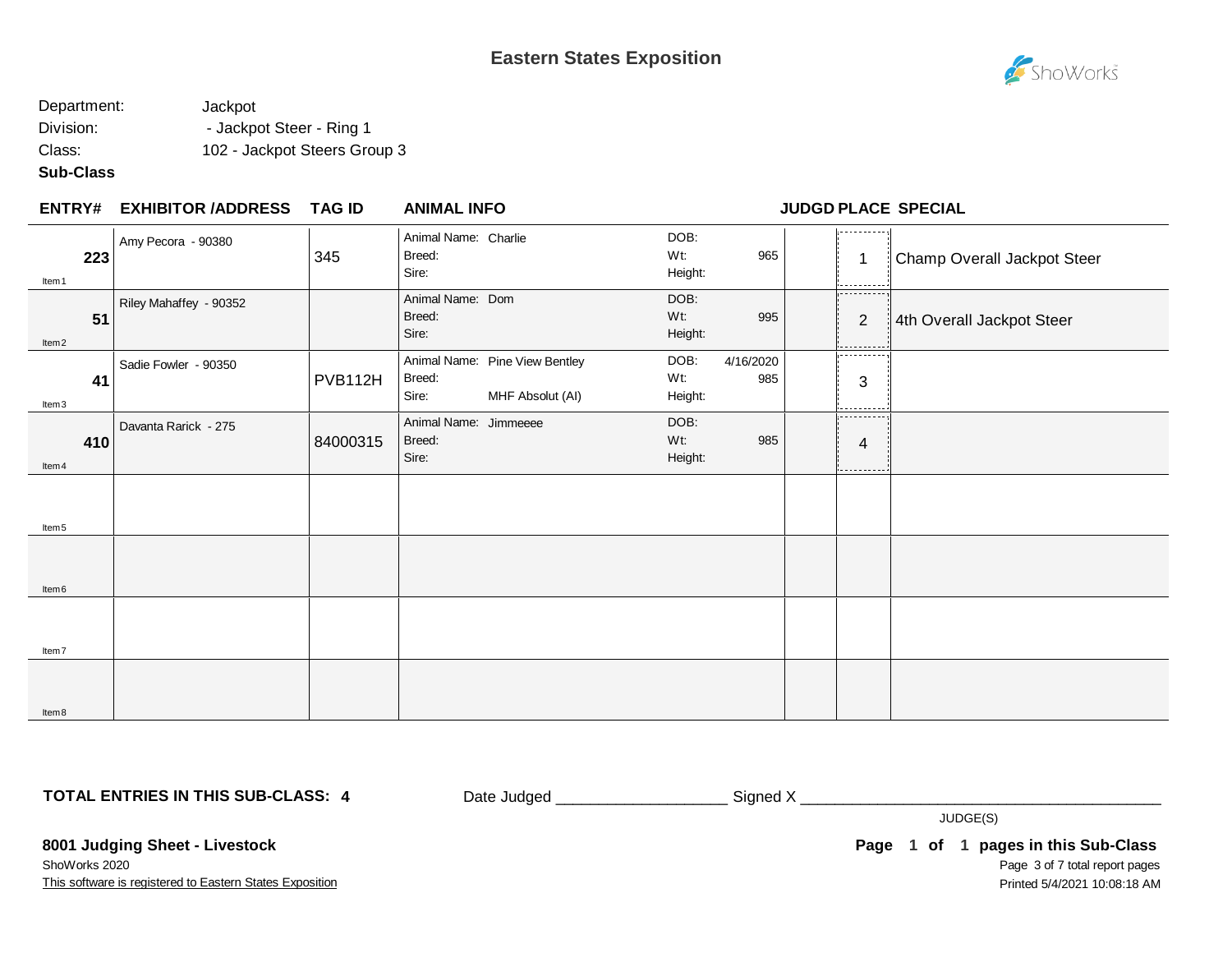

# Department: Jackpot Division: **- Jackpot Steer - Ring 1** Class: 103 - Jackpot Steers Group 4

## **Sub-Class**

| ENTRY# EXHIBITOR /ADDRESS TAG ID | <b>ANIMAL INFO</b> |
|----------------------------------|--------------------|
|----------------------------------|--------------------|

### **ENTRY# ANIMAL INFO JUDGD PLACE SPECIAL**

| Item 1            | Amy Pecora - 90380<br>224       | 440             | Animal Name: Shocker<br>Breed:<br>Sire: |                                                            | DOB:<br>Wt:<br>Height: | 1020              | ----------<br>1<br>.        | Res Champ Overall Jackpot Steer |
|-------------------|---------------------------------|-----------------|-----------------------------------------|------------------------------------------------------------|------------------------|-------------------|-----------------------------|---------------------------------|
| ltem <sub>2</sub> | Briley Wade - 90224<br>385      | 84000320        | Animal Name: Rufus<br>Breed:<br>Sire:   |                                                            | DOB:<br>Wt:<br>Height: | 1000              | ---------<br>$\overline{2}$ |                                 |
| Item3             | Matthew Deitzel - 90355<br>73   | <b>PVB 108G</b> | Breed:<br>Sire:                         | Animal Name: Pine View George (AI)<br>MHF Absolut (AI)     | DOB:<br>Wt:<br>Height: | 7/28/2019<br>1000 | .<br>3                      |                                 |
| Item 4            | Hunter Hopstetter - 90351<br>47 | H <sub>55</sub> | Breed:<br>Sire:                         | Animal Name: HH Drift H55<br>Angus<br>Keifers Big Mike C98 | DOB:<br>Wt:<br>Height: | 5/26/2020<br>1005 | ----------<br>4<br>------   |                                 |
| Item <sub>5</sub> |                                 |                 |                                         |                                                            |                        |                   |                             |                                 |
| Item <sub>6</sub> |                                 |                 |                                         |                                                            |                        |                   |                             |                                 |
| Item7             |                                 |                 |                                         |                                                            |                        |                   |                             |                                 |
| ltem 8            |                                 |                 |                                         |                                                            |                        |                   |                             |                                 |

**TOTAL ENTRIES IN THIS SUB-CLASS: 4**

Date Judged \_\_\_\_\_\_\_\_\_\_\_\_\_\_\_\_\_\_\_\_ Signed X \_\_\_\_\_\_\_\_\_\_\_\_\_\_\_\_\_\_\_\_\_\_\_\_\_\_\_\_\_\_\_\_\_\_\_\_\_\_\_\_\_\_

JUDGE(S)

**8001 Judging Sheet - Livestock** ShoWorks 2020

This software is registered to Eastern States Exposition

Page 4 of 7 total report pages **Page 1 of 1 pages in this Sub-Class** Printed 5/4/2021 10:08:18 AM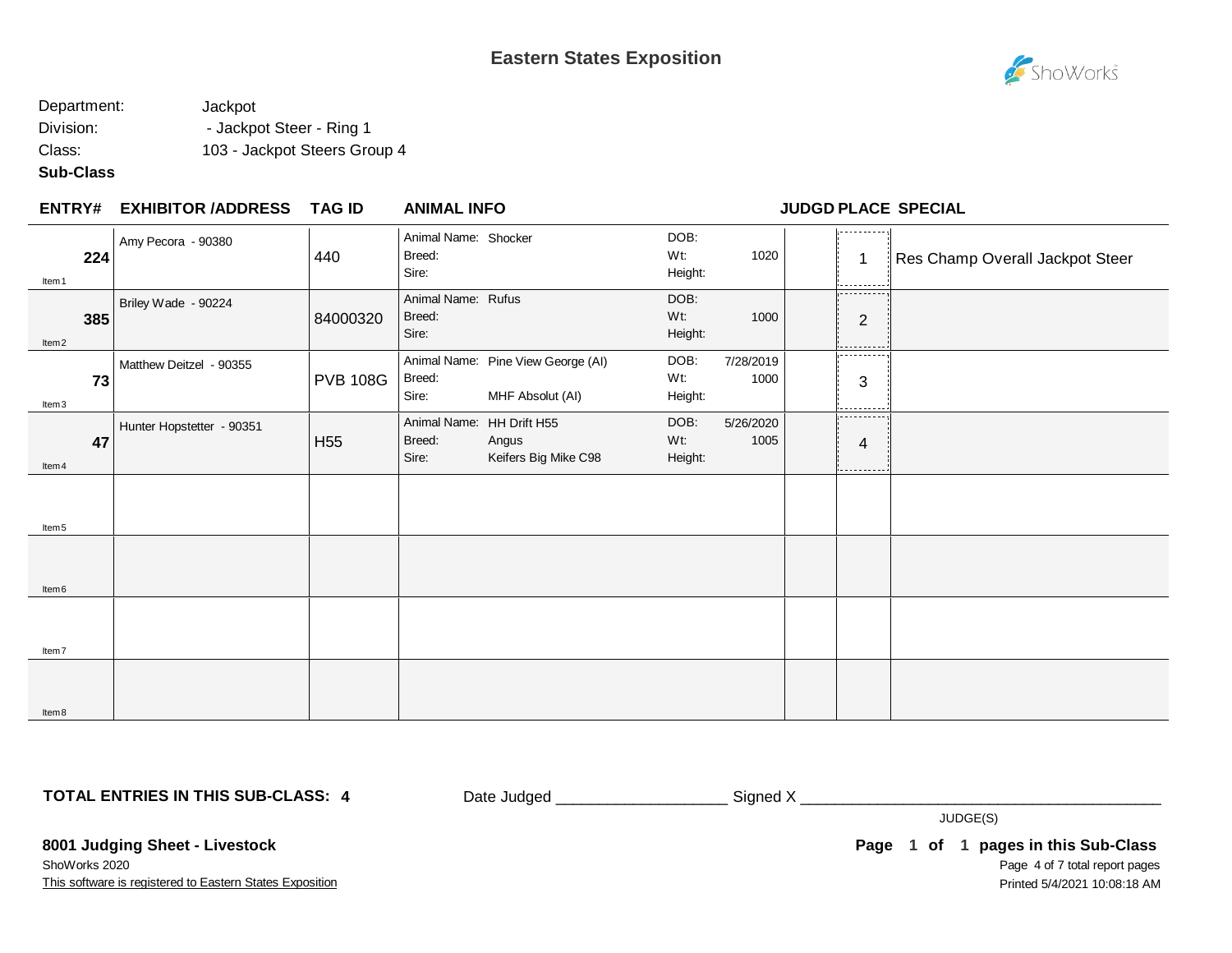

## Department: Jackpot Division: **- Jackpot Steer - Ring 1** Class: 104 - Jackpot Steers Group 5

## **Sub-Class**

### **EXHIBITOR /ADDRESS TAG ID ENTRY# ANIMAL INFO JUDGD PLACE SPECIAL**

| Item <sub>1</sub> | 428 | Aaron Parson - 90420      | 840 003 2 | Animal Name: Eddie<br>Breed:<br>Sire: |                                                               | DOB:<br>Wt:<br>Height: | 1050              | -----------<br>$\mathbf 1$<br>----------- | 3rd Overall Jackpot Steer |
|-------------------|-----|---------------------------|-----------|---------------------------------------|---------------------------------------------------------------|------------------------|-------------------|-------------------------------------------|---------------------------|
| Item <sub>2</sub> | 335 | Kaylin Couto - 90409      |           | Animal Name: Ace<br>Breed:<br>Sire:   |                                                               | DOB:<br>Wt:<br>Height: | 1060              | ----------<br>$\overline{2}$<br>--------- |                           |
| Item3             | 167 | Elizabeth Luckman - 90254 | n/a       | Breed:<br>Sire:                       | Animal Name: HWK Mando 714<br>Monopoly                        | DOB:<br>Wt:<br>Height: | 1055              | .<br>3<br>.                               |                           |
| Item 4            | 99  | Kevin Wagner - 90360      |           | Breed:<br>Sire:                       | Animal Name: CCF Power Brilliance 8341<br>SAV Brilliance 8077 | DOB:<br>Wt:<br>Height: | 3/28/2020<br>1040 | .<br>4<br>.                               |                           |
| Item <sub>5</sub> |     |                           |           |                                       |                                                               |                        |                   |                                           |                           |
| Item <sub>6</sub> |     |                           |           |                                       |                                                               |                        |                   |                                           |                           |
| Item7             |     |                           |           |                                       |                                                               |                        |                   |                                           |                           |
| ltem 8            |     |                           |           |                                       |                                                               |                        |                   |                                           |                           |

**TOTAL ENTRIES IN THIS SUB-CLASS: 4**

Date Judged \_\_\_\_\_\_\_\_\_\_\_\_\_\_\_\_\_\_\_\_\_\_\_\_\_\_\_ Signed X \_\_\_\_\_\_\_\_\_\_\_\_\_\_\_\_\_\_\_\_\_\_\_\_\_\_\_\_\_\_\_

JUDGE(S)

**8001 Judging Sheet - Livestock** ShoWorks 2020

This software is registered to Eastern States Exposition

Page 5 of 7 total report pages **Page 1 of 1 pages in this Sub-Class** Printed 5/4/2021 10:08:19 AM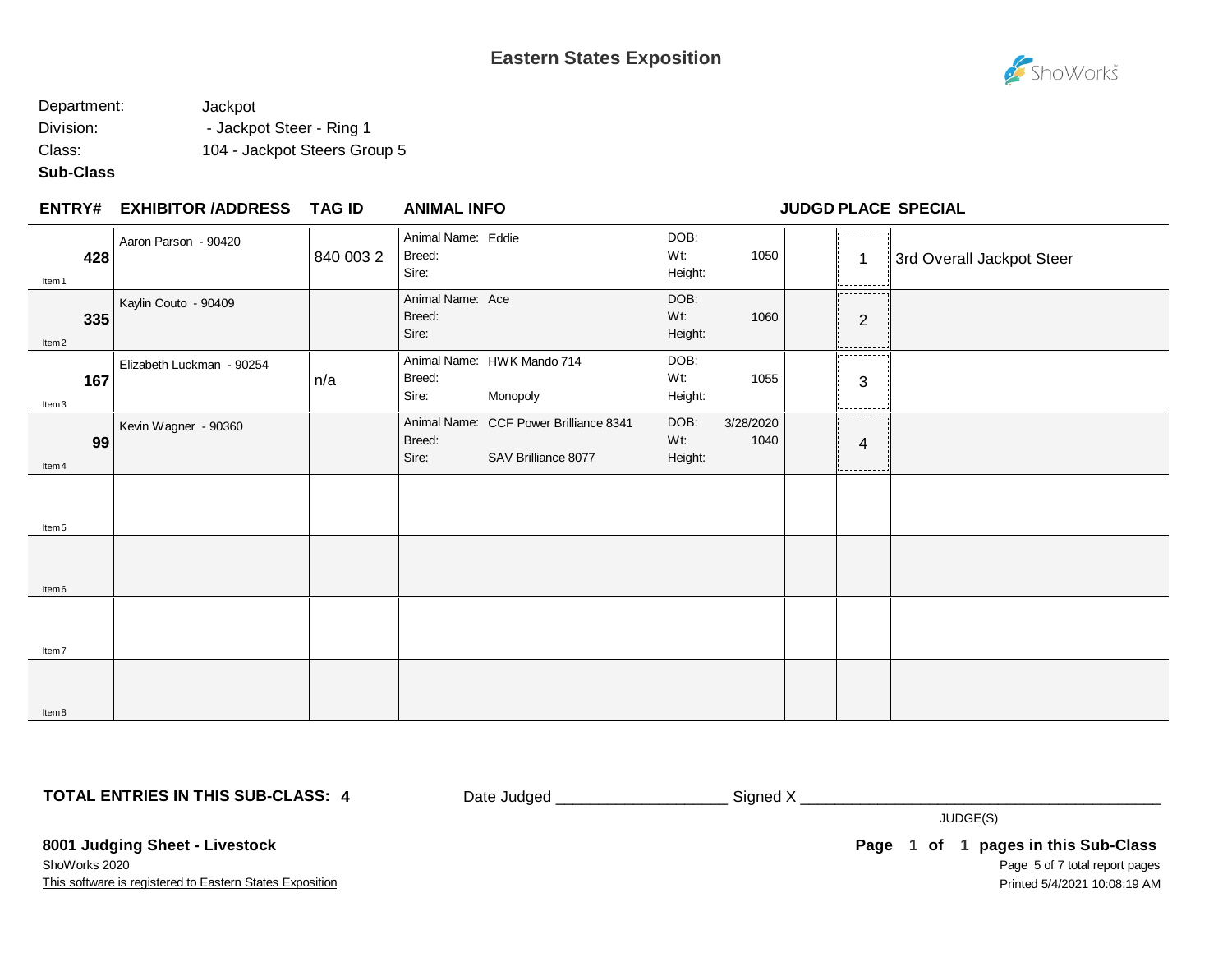

# Department: Jackpot Division:  $\qquad \qquad -$  Jackpot Steer - Ring 1 Class: 105 - Jackpot Steers Group 6

## **Sub-Class**

| <b>ENTRY#</b>            | <b>EXHIBITOR /ADDRESS</b>   | TAG ID | <b>ANIMAL INFO</b>                      |                                                   |                           |                   |                               | <b>JUDGD PLACE SPECIAL</b> |
|--------------------------|-----------------------------|--------|-----------------------------------------|---------------------------------------------------|---------------------------|-------------------|-------------------------------|----------------------------|
| 440<br>Item 1            | Mackenzie Ramsdell - 90362  |        | Animal Name: Thunder<br>Breed:<br>Sire: |                                                   | DOB:<br>Wt:<br>Height:    | 1110              | .<br>.                        |                            |
| 208<br>Item <sub>2</sub> | Lily Brown - 90381          |        | Breed:<br>Sire:                         | Animal Name: PCSC Maverick<br>Colburn Primo 5153  | DOB:<br>$Wt$ :<br>Height: | 1100              | -----------<br>$\overline{2}$ |                            |
| 215<br>Item3             | Owen Brown - 90383          |        | Breed:<br>Sire:                         | Animal Name: PCSC Iceman<br>JAZZ On The Mark      | DOB:<br>Wt:<br>Height:    | 1105              | .<br>3                        |                            |
| 70<br>Item 4             | Christopher Deitzel - 90354 |        | Breed:<br>Sire:                         | Animal Name: Pine View Gary<br>Meadowood Braeloch | DOB:<br>$Wt$ :<br>Height: | 4/11/2020<br>1105 | .<br>4<br>.                   |                            |
| Item <sub>5</sub>        |                             |        |                                         |                                                   |                           |                   |                               |                            |
| Item <sub>6</sub>        |                             |        |                                         |                                                   |                           |                   |                               |                            |
| Item7                    |                             |        |                                         |                                                   |                           |                   |                               |                            |
| Item8                    |                             |        |                                         |                                                   |                           |                   |                               |                            |

**TOTAL ENTRIES IN THIS SUB-CLASS: 4**

Date Judged \_\_\_\_\_\_\_\_\_\_\_\_\_\_\_\_\_\_\_\_ Signed X \_\_\_\_\_\_\_\_\_\_\_\_\_\_\_\_\_\_\_\_\_\_\_\_\_\_\_\_\_\_\_\_\_\_\_\_\_\_\_\_\_\_

JUDGE(S)

**8001 Judging Sheet - Livestock** ShoWorks 2020

This software is registered to Eastern States Exposition

Page 6 of 7 total report pages **Page 1 of 1 pages in this Sub-Class** Printed 5/4/2021 10:08:19 AM